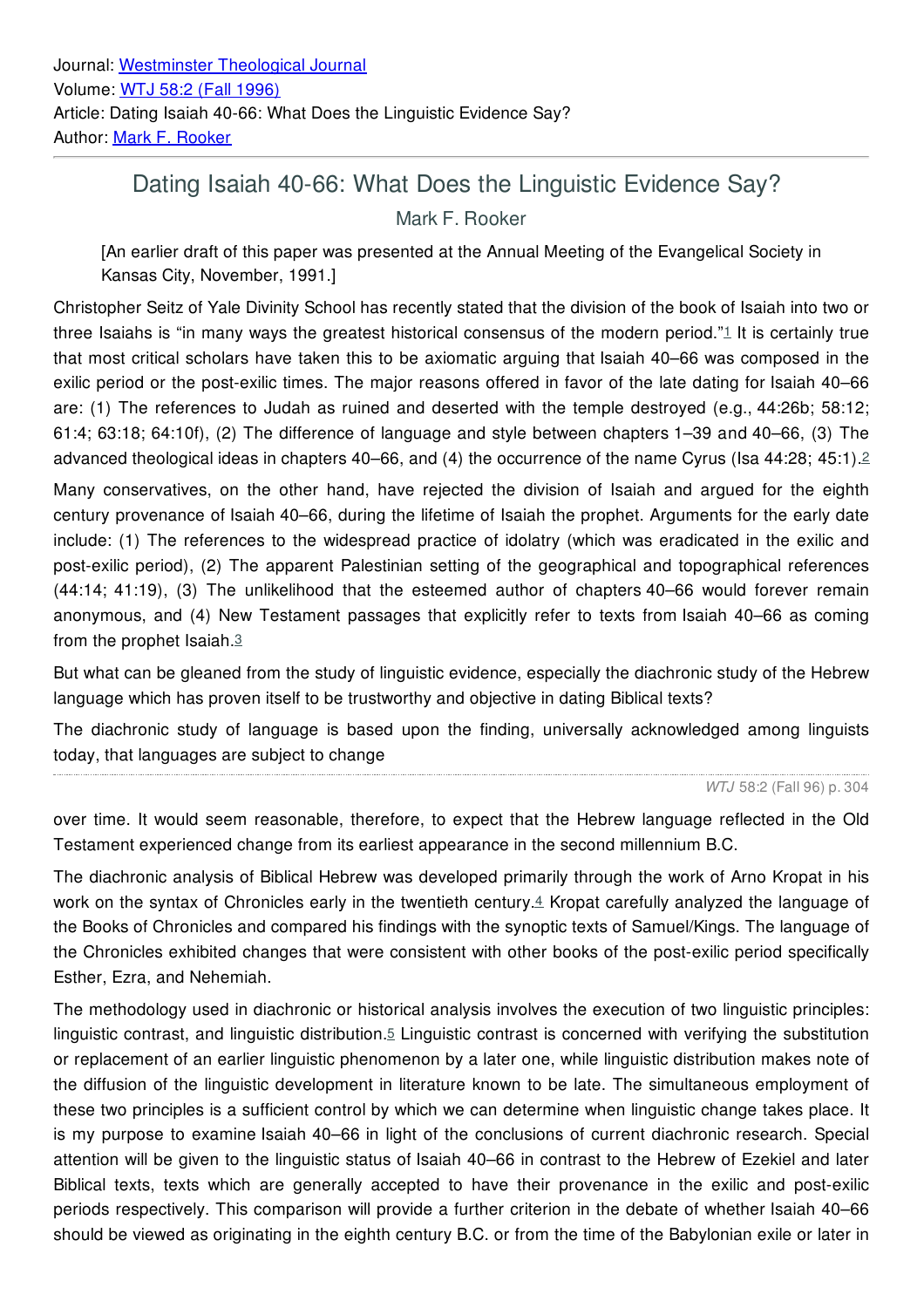the Persian period.

To illustrate how diachronic analysis works observe the occurrence and frequency of the two Hebrew words translated "kingdom," הָכָלְמַמ and כוּתְלַמ. The first indication that there may be a historical relationship between the terms may be observed from the Chronicler's preference for כוּתְלַמ in texts where the parallel text of Samuel employed the term ממלכה Note the following examples:[7](file:///tmp/tmppdf1.html#G96B077)

*WTJ* 58:2 (Fall 96) p. 305

```
וְכִי נִא מַמְלַכְתּוֹ 5:12 Sam 2
כִּי־נִ ֵּשׂאת לְמַ ְעלָה מַלְכוּתוֹ 14:2 Chron 1
וַהֲכִי ֹנתֶי אֶת־מַמְלַכְתּוֹ 7:12 Sam 2
וַהֲכִינוֹתֶי אֶת־מַלְכוּתוֹ 17:11 Chron 1
וּמַמְלַכְתְּ' ַעד־עוֹלָם לְפָנֶיךָ 7:16 Sam 2
```
וּבְמַלְכוּתֶי ַעד־הָעוֹלָם 17:14 Chron 1

Later biblical writers and post-biblical writers clearly preferred כוּתְלַמ. Most notably in the book of Esther, in the nine references to "kingdom," only כוּתְלַמ is used. This trend continues in the Dead Sea Scrolls where כוּתְלַמ occurs fourteen times while the earlier term הָכָלְמַמ occurs only once.[8](file:///tmp/tmppdf1.html#G96B078) In the writings of Mishnaic Hebrew, only כַּלְכוּת is used. The usage and distribution of the terms הֲמִלְכַה illustrate how diachronic analysis operates.

I will now apply the diachronic method in discussing four examples. In this study it will become apparent that the evidence from diachronic analysis overwhelmingly supports a pre-exilic date for Isaiah 40–66. First, an example from orthography from the spelling of the personal name "David."

# **ָדּוִד > ָדּוִיד .I**

It has long been recognized that one characteristic feature of the orthography of the Chronicler, in contrast to the orthography of Samuel/Kings, is the Chronicler's insistence in writing דּוידָ with the plene spelling.[9](file:///tmp/tmppdf1.html#G96B079) The plene spelling is completely absent from Samuel, and occurs in Kings only on three occasions (1 Kgs 3:14; 11:4, 36).[10](file:///tmp/tmppdf1.html#G96B0710) Thus of the 671 cases of the occurrence of the name "David" in Samuel/Kings, only three are written plene while the remainder are defective. By contrast, in Ezra, Nehemiah, and Chronicles, the name "David" occurs 271 times, all of which have the plene spelling. Just a few illustrations are sufficient to indicate the dia chronic nature of this orthographic shift:<sup>[11](file:///tmp/tmppdf1.html#G96B0711)</sup>

```
וּית ַעבְ ְדּךָ ָדוִד יִהְיֶה נָכֻוֹן לְפָנֶיךָ 7:26 Sam 2
וּית־ ָדּויד ַעבְ ְדּךָ נָכוֹן לְפָנֶיך17:24ָ Chron 1
ָדּוִד אָבִיו | וַיָּא ֹה ּמ ְשׁוֹ אֶת־ ָק ְדי 7:51 Kgs 1
וַיַּא שָׁוֹמֹה אֶת־קָדי דּוִיד אַבִיו 5:1 2 Chron 5:1
```
The same trend of late Biblical Hebrew toward the plene spelling of the personal name ידִדוָ is evident in the Dead Sea Scrolls. This tendency can best be demonstrated by looking at occurrences of ידִדוָ in the biblical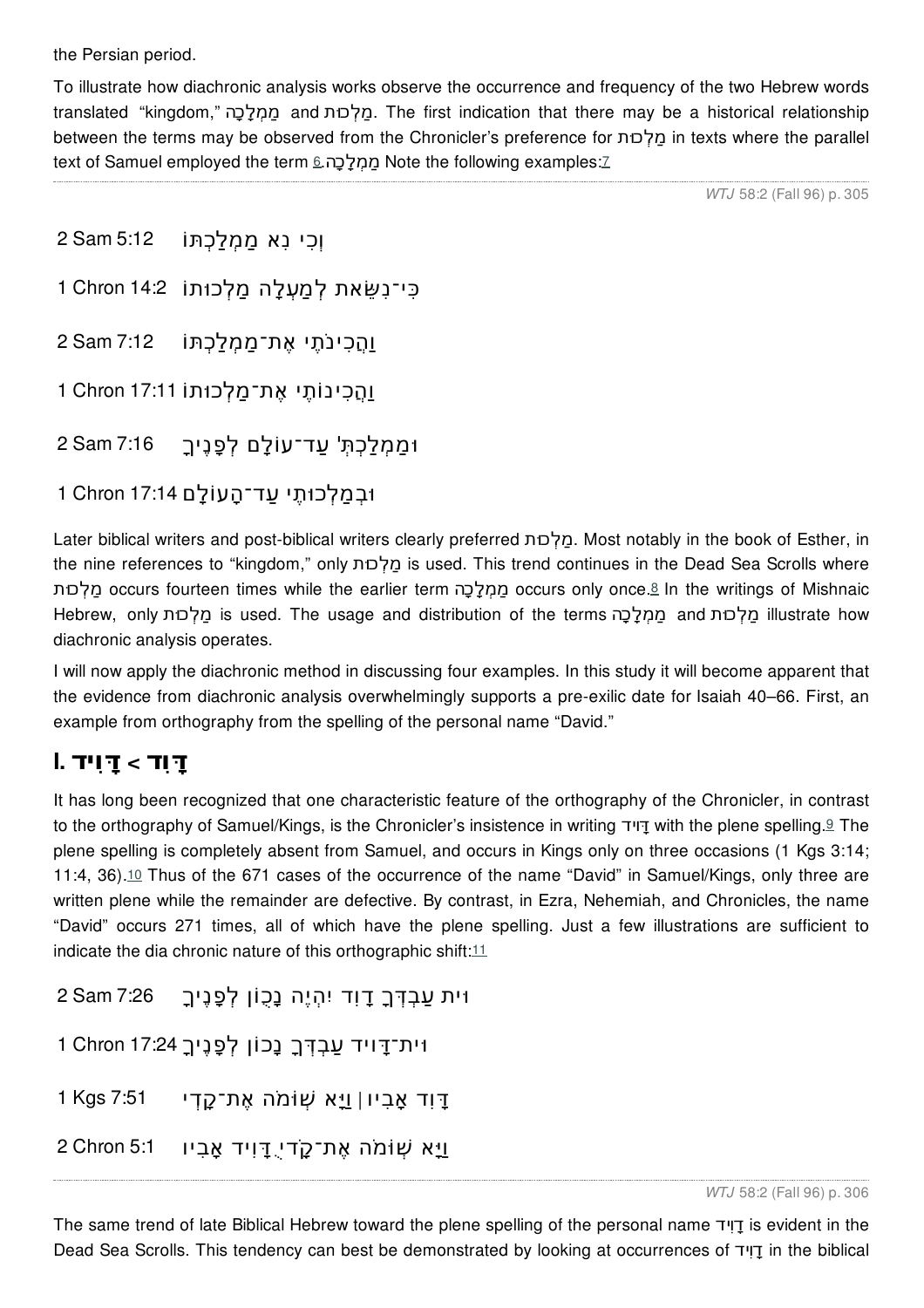manuscripts of Samuel and Isaiah from Qumran which are always plene, against the corresponding passages in Isaiah and Samuel from the MT which are always defective:[12](file:///tmp/tmppdf1.html#G96B0712)

ִקרְיִת ָחנָה ָדוד 29:1 Isa

קרית חנה דויד 29:1 <sup>1</sup>Qlsa<sup>a</sup>

ַח ְס ִדי ָדוִד הַנֶּאֱמָנִים 55:3 Isa

1QIsa חסדידּויד הנאמנעם 55:3 <sup>a</sup>

וְָדוִד 3:1 Sam 2

 $4OSam<sup>a</sup>3:1$  ודויד

In the Book of Ezekiel, while the name דִדּוָ occurs only four times, it is significant that one of these spellings is plene, identical to the pattern in the post-exilic works (34:23). Ezek 34:23 provides an early attestation to this trend, and we may conclude that this tendency to write the name of ידִדּוָ as plene was beginning to increase in frequency in the exilic period. Ezekiel thus might appear to occupy an intermediate or transitional status in the ידִדּוָ > דִדּוָ shift.[13](file:///tmp/tmppdf1.html#G96B0713) This is what David Noel Freedman concluded in his article on the name "David":

The viewpoint propounded here is that the books of the Hebrew Bible which contain the name of David reflect, in the predominant spelling of each book, the period during which they were compiled and formally published. Thus the books containing the three letter spelling should be assigned to the First Temple period, the books with the four letter spelling to the Second Temple period, and those with mixed spelling to the transitional period between the two others.[14](file:///tmp/tmppdf1.html#G96B0714)

In Isaiah 40–66, the name "David" occurs only one time, in Isaiah 55:3 where we find the defective spelling which is more harmonious with the pre-exilic period.

*WTJ* 58:2 (Fall 96) p. 307

Though not too much should be made from an isolated example, if Freedman is correct so-called Second Isaiah fits well with the pre-exilic literature as reflected in Isaiah 1–39, not in the period of the exile or the post-exilic period. We will now turn to further evidence involving a morphological shift of the Hiphil stem of קו ם to the Piel stem.

### **ִקים > ִקיֵּם .II**

A linguistic phenomenon which began apparently shortly after the destruc tion of the first temple was the increased use of the Piel stem.[15](file:///tmp/tmppdf1.html#G96B0715) This phenomenon was accompanied by an incremental tendency to consonantalize the middle radical of hollow verbs.[16](file:///tmp/tmppdf1.html#G96B0716)

This shift can be illustrated by the use of the root קום which occurs in the Hiphil stem in Early Biblical Hebrew but began to be replaced by the Piel stem in later biblical texts:<sup>[17](file:///tmp/tmppdf1.html#G96B0717)</sup>

```
לְמַען הַקִים אֶת־דּבָרִי הִתּוֹרַה הִכְּתְבִים על־הַסֶּפֶר 23:24 Kgs 23
```
וּמַאֲמַר אֶ ְסם ִדּבְרֵי הַפֻרִים הָלֶּה וְנִכְתָּב בַּר 9:32 Esth

Post biblical writers continue to favor the Piel: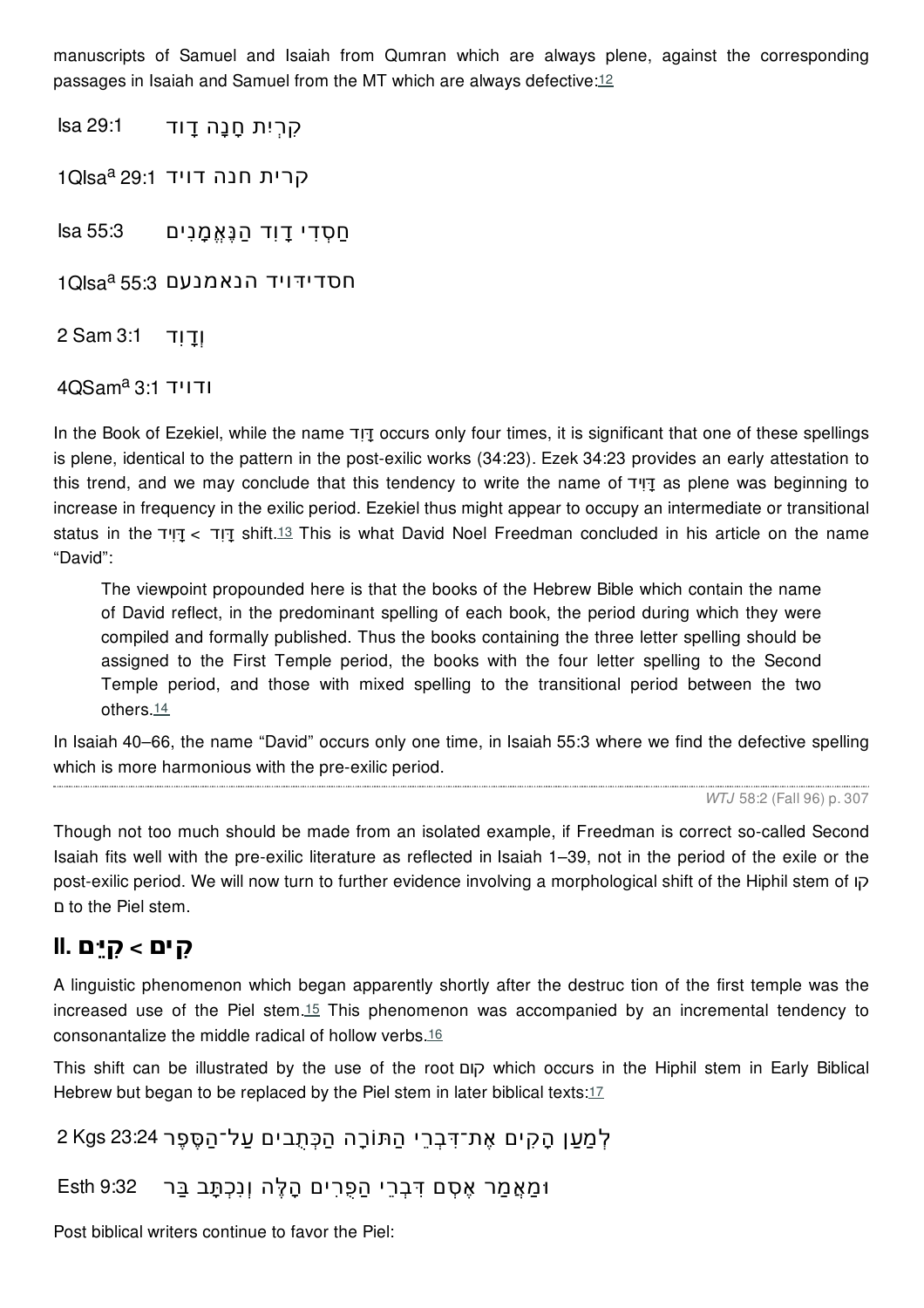קימו בארחּ דמשׁק -12<u>[18](file:///tmp/tmppdf1.html#G96B0718)</u>–20:11

לקיים את המצוה ולא קיים פטור 3:6 .Sóebu .m

יכופו אותו כדי לקיים דבריו [19](file:///tmp/tmppdf1.html#G96B0719)5 .Num. Rab

The Piel stem of קום is especially prominent in the Aramaic Targum where it was expanded to translate several different Hebrew verbs. With specific regard to the םֵקיִּ > קיםִ shift, note the following passages with their translations:[20](file:///tmp/tmppdf1.html#G96B0720)

*WTJ* 58:2 (Fall 96) p. 308

```
וַהֵּקֲמֹתִי אֶת־הַשְּׁנֶעָה אֵשֵׁר נִשְׁבַּעִתִּי לְאַרָהָם 26:3 Gen
```

```
ואקיים ית קימא דקיימית .Onq .Tg
```
אַרור אַשָׁר וֹא־יַקִים אֵת־דְּבִרֵי הַתּוֹרָה־ 27:26 Deut

דלא יקיים ית פתגמי .Onq .Tg

The increased use of the Piel of the root continued in post-biblical literature. In the Mishnah, the occurrence of קום was all but restricted to the Piel stem.[21](file:///tmp/tmppdf1.html#G96B0721) Now note that this trend was already occurring in the Book of Ezekiel.

```
לְמַיַן יָ ִקים יִהוָה אֶת־ ְדּבָרוֹ 2:4 Kgs 1
```
וְיִ ֲחלֻוּ לְ ַקיֵּם ָדּבָר 13:6 Ezek

Thus, this shift appears to be taking place as early as the writing of Ezekiel in the exile. In the phrase לַק רָדּבָ , Ezekiel portrays an affinity with late Biblical Hebrew and the post-biblical literature of the Second Temple period. Ezekiel 13:6, in fact, is not only the first recorded occurrence of the Piel stem of this root in the Bible, as noted by Ehrlich, Joüon, and Cooke<sup>[22](file:///tmp/tmppdf1.html#G96B0722)</sup> but constitutes the earliest attestation of the consonantalization of hollow roots in Hebrew as noted by Wagner.[23](file:///tmp/tmppdf1.html#G96B0723)

The Hiphil of the root קום consistent with the pre-exilic practice occurs on three occasions in Isaiah 44:26 49:6, 8 :

```
לְהָ ִקיִם אֶת־ ִשׁבְי יֲַע ֹקב 49:6 Isa
```
The piel of קום does not occur at all in Isaiah 40–66. This evidence supports the position that the language of Isaiah 40–66 is pre-exilic. We next turn to the results of diachronic research in the area of vocabulary where there is evidence of different words being preferred in different chronological periods.

*WTJ* 58:2 (Fall 96) p. 309

### **ָק ַצף/ ָחרָה אָף > כָּ ַעס .III**

In the Early Biblical Hebrew two expressions were used for the connotation of expressing anger, ףַקצָ and the expression [24](file:///tmp/tmppdf1.html#G96B0724).אַף הָחרָ In Late Biblical Hebrew this was expressed by use of the root עסַ ָכּ in the Qal stem.[25](file:///tmp/tmppdf1.html#G96B0725) Observe the pre-exilic or Early Hebrew practice contrasted with what we see in Late Biblical Hebrew as demonstrated by the Book of Chronicles:

וַיִּחַר־אַף <u>יַע</u>קב בִּרָל Gen 30:2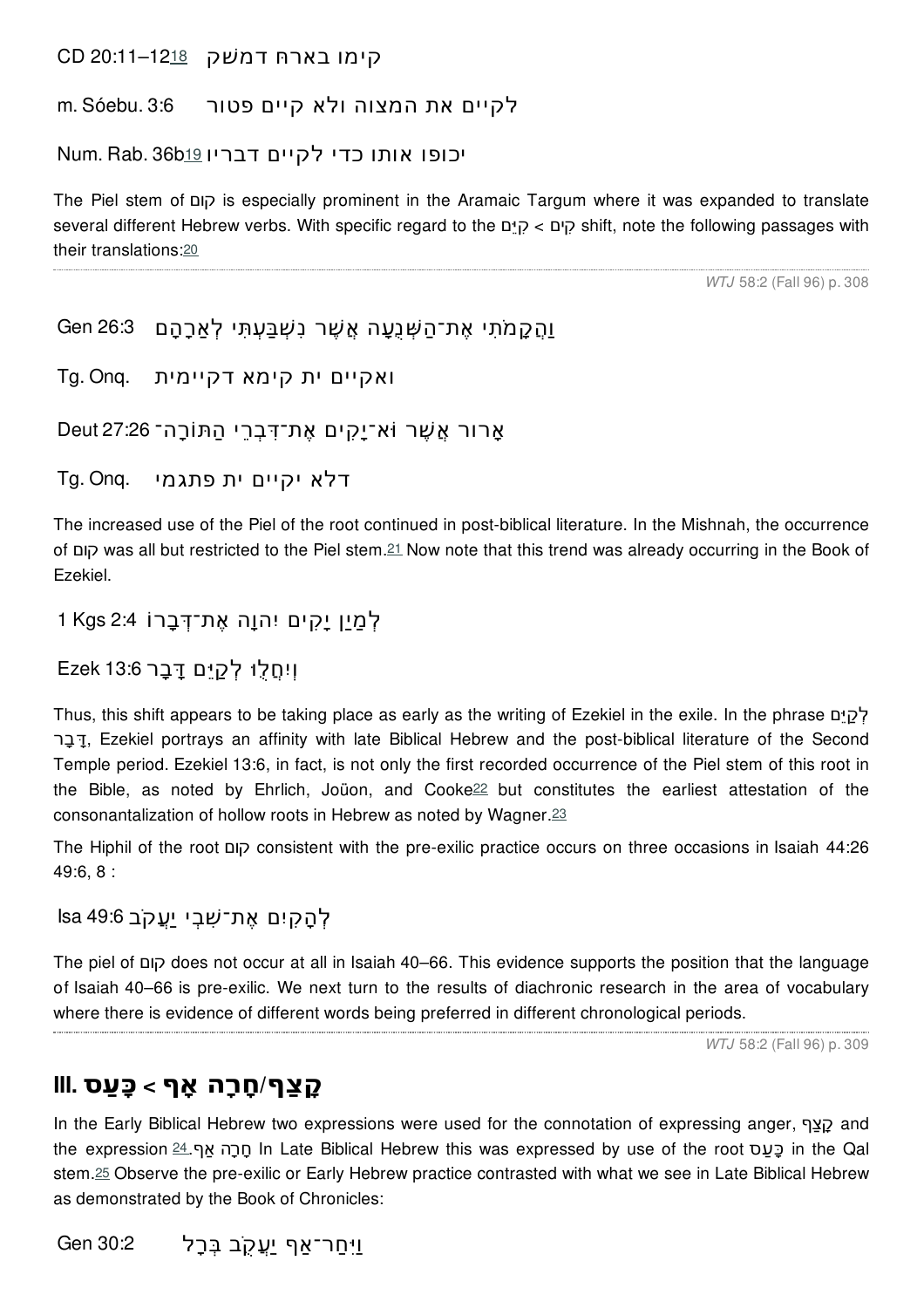זָנַח ֶעגְךְ ֹשׁמְרוֹן ָחרָה אַפִּי בָּם 8:5 Hos

ָקצַף יְהוָה ֲעיכֶם לְהַ ְשׁמִיד אֶתְכֶם 9:19 Deut

#### וַיּכְעַס אָסָא אֶל־הָראֶה 16:10 2 Chron 16:10

The tendency to use עסַ ָכּ for "expressing anger" continued in post-biblical literature, particularly in Rabbinic literature.[26](file:///tmp/tmppdf1.html#G96B0726) Observe how the same concept expressed in classical Hebrew occurs in post-biblical Hebrew with the verb <u>י</u>בּעס

וַיִּ ַחר־אַף ָשׁאוּל בִּיהוֹזנתָן 20:30 Sam 1

למלך בשׂר ודם שׁכעם על בנו 15,15 Sipre Num S6,15

b. Ber. 32a . משל למלך שכעם על בנו

Particularly significant is the following diachronic contrast:[27](file:///tmp/tmppdf1.html#G96B0727)

וַיִּ קִצֹף עֲהֶם מֹשֶׁה Exod 16:20

יקצוף עליהם משׁה כעס עליהם ואמד להם IV .Besh .Mek

Already, in the exilic period as demonstrated by the Book of Ezekiel, we see this shift taking place.<sup>[28](file:///tmp/tmppdf1.html#G96B0728)</sup>

*WTJ* 58:2 (Fall 96) p. 310

#### וְ ָשׁ ַק ְטתִּת וְוֹ ּא אֶכְ ַעס עוֹד 16:42 Ezek

The book of Ezekiel represents the earliest attestation of the replacement of the earlier semantic parallels with the Qal of *פֿעס*.

In Isaiah 40–66 there are nine occasions when the conceptual idea of expressing anger is evoked. On seven occasions the verb  $q$ ַקצף is used, $29$  while in the other two, we find the verb  $30.$  $30.$ הַח

כּי וֹ ּא לְעוֹלָם אָרִיב וְוֹ ּא לָנֶצַח אֶא ְקּצוֹף 57:16 Isa

```
וְ ָשׁ ַק ְטתִּי וְוֹ ּא אֶכְ ַעס עוֹד 16:42 Ezek
```
Never does the later equivalent עסַ ָכּ occur in Isaiah 40–66. Isaiah 40–66, therefore, demonstrates Hebrew language representative of an earlier linguistic stratum.

## **אָ ַסף/ ָקבַ ּח > כָּנַס .IV**

In Early Biblical Hebrew, the idea of gathering or collecting was expressed by two verbs <size;11q> סַ אָ [31](file:///tmp/tmppdf1.html#G96B0731).חּ ַקבָ /ף In later Biblical Hebrew this idea is expressed by the verb סַנָכּ in the Qal and Piel stems.[32](file:///tmp/tmppdf1.html#G96B0732) Support for the lateness of סַנָכּ in Biblical Hebrew is reinforced by the observation that סַנָכּ does not occur in early biblical texts. $33$  Note the contrast of usage in these biblical texts: $34$ 

וַיֶּאֱ ֹסף לָנָן אֶת־כָּל־אַנְי הַמָּקום 29:22 Gen

וַֹיּאמֶר ָדּוִיד לִכְנוֹס אֶת־הַ ִֹגֵּרים 22:2 Chron 1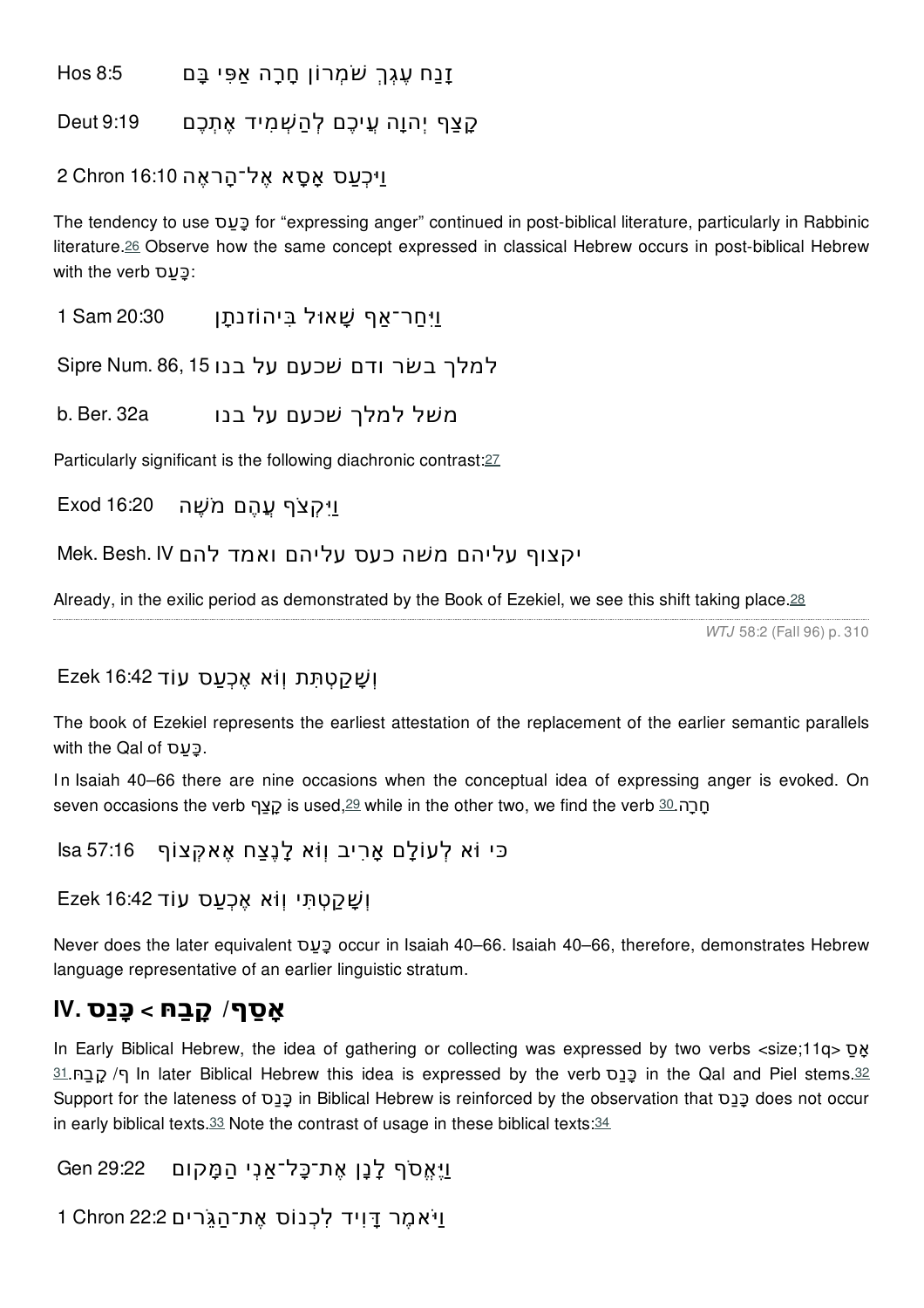Note particularly how these early Biblical Hebrew verbs are replaced סַנָכּ in parallel expressions in later texts as well as by its cognate in the Aramaic Targum:[35](file:///tmp/tmppdf1.html#G96B0735)

וַיֵּאֶסֹף דַּוִד אֶת־כַּל־הַעַם 12:29 Sam 12:29

וַיִּ ְק ֹבּ ּח אֶת־כָּל־הָ ָעם 2:30 Sam 2

כְּנוֹס אֶת־כָּל־הַיְּהוּ ִדים 4:16 Esth

וְאָ ַספְתָּ אֶת־תְּבוּאָתָץ 25:3 Lev

m. B. Bat. 3:1 .כנס את בואתו

*WTJ* 58:2 (Fall 96) p. 311

וְאָ ַספְתָּ אֶת־זִ ְקנֵי יִ ְשׂרָל 3:16[36](file:///tmp/tmppdf1.html#G96B0736) Exod

איזיל ותכנושׂ ית סבי ישׂראל .Onq .Tg

הָבֹח לַי אֶת־כָּל־יִשְׂרַל 1 Kgs 18:19[37](file:///tmp/tmppdf1.html#G96B0737)

כנושׂ לותי ית כל ישׂראל .Neb .Tg

It can be easily observed from the illustrations cited above, that early Biblical Hebrew סףַ אָ/חּ ַקבָ and late Biblical Hebrew and post-biblical סַנָכּ are parallel semantically. Note the use of the terms in Isaiah as well as in Ezekiel where we observe the use of  $\sigma$ <sub>22</sub> already employed in the exilic period:[38](file:///tmp/tmppdf1.html#G96B0738)

מְקַחּ נִדִי יִשְׂרַל עוֹד אֱקַחּ עֲלֵיו לְנִקְבַּצֵיו 56:8 Isa

וְכִנַּסְתִּי אֶתְכֵ<sup>ֹ</sup>ם 22:21 Ezek

#### וְכִנַּ ְסתִּים ַעל־אַדמָתָם 39:28 Ezek

Ezekiel again displays lexicographical affinities with late Biblical Hebrew by the use of the later Hebrew lexeme סַנָכּ. This verb, used in place of the earlier, corresponding verbs in pre-exilic Biblical Hebrew, continued to be preferred by the writers of post-biblical Hebrew. The verb increased in usage in Mishnaic Hebrew as the term occurs in place of סְבַח/אֲסַף according to Abba Bendavid.[39](file:///tmp/tmppdf1.html#G96B0739)

Isaiah [40](file:///tmp/tmppdf1.html#G96B0740)–66 employs the early Biblical Hebrew expression on 22 occasions, eight times the verb  $40,90$ with חֲבָה occurring fourteen times.[41](file:///tmp/tmppdf1.html#G96B0741) The later synonym סַבַּם used in Ezekiel is completely absent from Isaiah 40–66 .

### **V. Conclusion**

The few examples I have presented are in no way unique but are consistent with other features which likewise point in this same direction (see

*WTJ* 58:2 (Fall 96) p. 312

Appendix). But it should be emphasized that where diachronic comparison can be made, based on the present state of diachronic research, Ezekiel, from the exilic period as well as post-exilic Hebrew literature always indicates later linguistic features than those we find in Isaiah 40–66. Thus, if critical scholars continue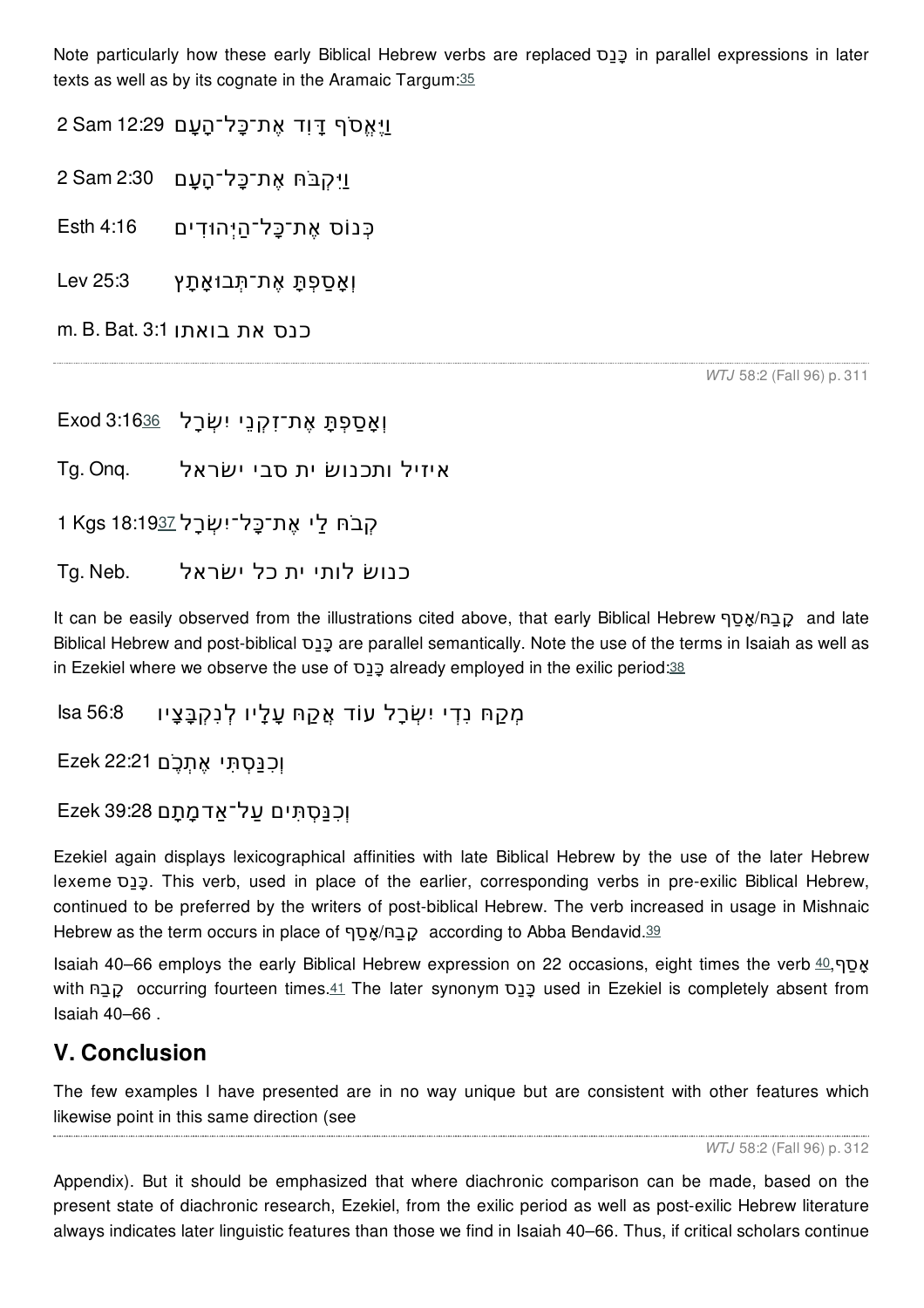to insist that Isaiah should be dated in the exilic or post-exilic period, they must do so in the face of contrary evidence from diachronic analysis.

## **V. Appendix**

[42](file:///tmp/tmppdf1.html#G96B0742)

EBH in Isaiah 40–66 mversus LBH in Ezekiel

| חַר            | <u>עֲז</u> ָרָה |
|----------------|-----------------|
| ּחַי           | םֲיָה           |
| <u>וְזָהָב</u> | זַהָב וְכֶסֶף   |
| דֶּכֶּךְ       | מַהָלָך         |
| כָּבוֹד        | יְקָר           |
|                |                 |

Southeastern Baptist Theological Seminary Wake Forest, North Carolina

1

Christopher R. Seitz, "The One Isaiah || The Three Isaiahs," in *Reading and Preaching the Book of Isaiah* , ed. Christopher R. Seitz (Philadelphia: Fortress Press, 1988) 14.

2

S. R. Driver, *An Introduction to the Literature of the Old Testament* (New York: Meridian Books, 1967) 236 –42; Ernest Sellin and Georg Fohrer, *Introduction to the Old Testament* , trans. David E. Green (Nashville: Abingdon Press, 1965) 375.

3

Gleason L. Archer, *A Survey of Old Testament Introduction* (Chicago: Moody Press, 1965) 337-50; E. J. Young, *An Introduction to the Old Testament* (Grand Rapids: Eerdmans, 1954) 202-211.

4

Kropat, *Die Syntax des Autors der Chronik* (Weimar: Druck der Hof, 1909). For the history of the study of this discipline, see Mark F. Rooker, "The Diachronic Study of Biblical Hebrew," *JNSL* 14 (1988) 199-214.

5

For the most detailed treatment of the methodology for diachronic research, see Avi Hurvitz, "Linguistic Criteria for Dating Problematic Biblical Texts," *Hebrew Abstracts* 14 (1973) 74-79; idem, "The Chronological Significance of 'Aramaisms' in Biblical Hebrew," *IEJ* 18 (1968) 234-40; and Mark F. Rooker, *Biblical Hebrew in Transition: The Language of the Book of Ezekiel* (Sheffield: JSOT Press, 1990) 55-59.

6

See Rooker, *Biblical Hebrew* , 55–59.

7

For these illustrations, see Avi Hurvitz, *Biblical Hebrew in Transition—A Study in Post-Exilic Hebrew and its Implications for the Dating of Psalms*, (Jerusalem: Bialik Institute, 1972) 81; and Ronald L. Bergey, "The Book of Esther—Its Place in the Linguistic Milieu of Post-Exilic Biblical Hebrew Prose. A Study in Late Biblical Hebrew," (Ph.D. diss., Dropsie College for Hebrew and Cognate Learning, 1983) 32.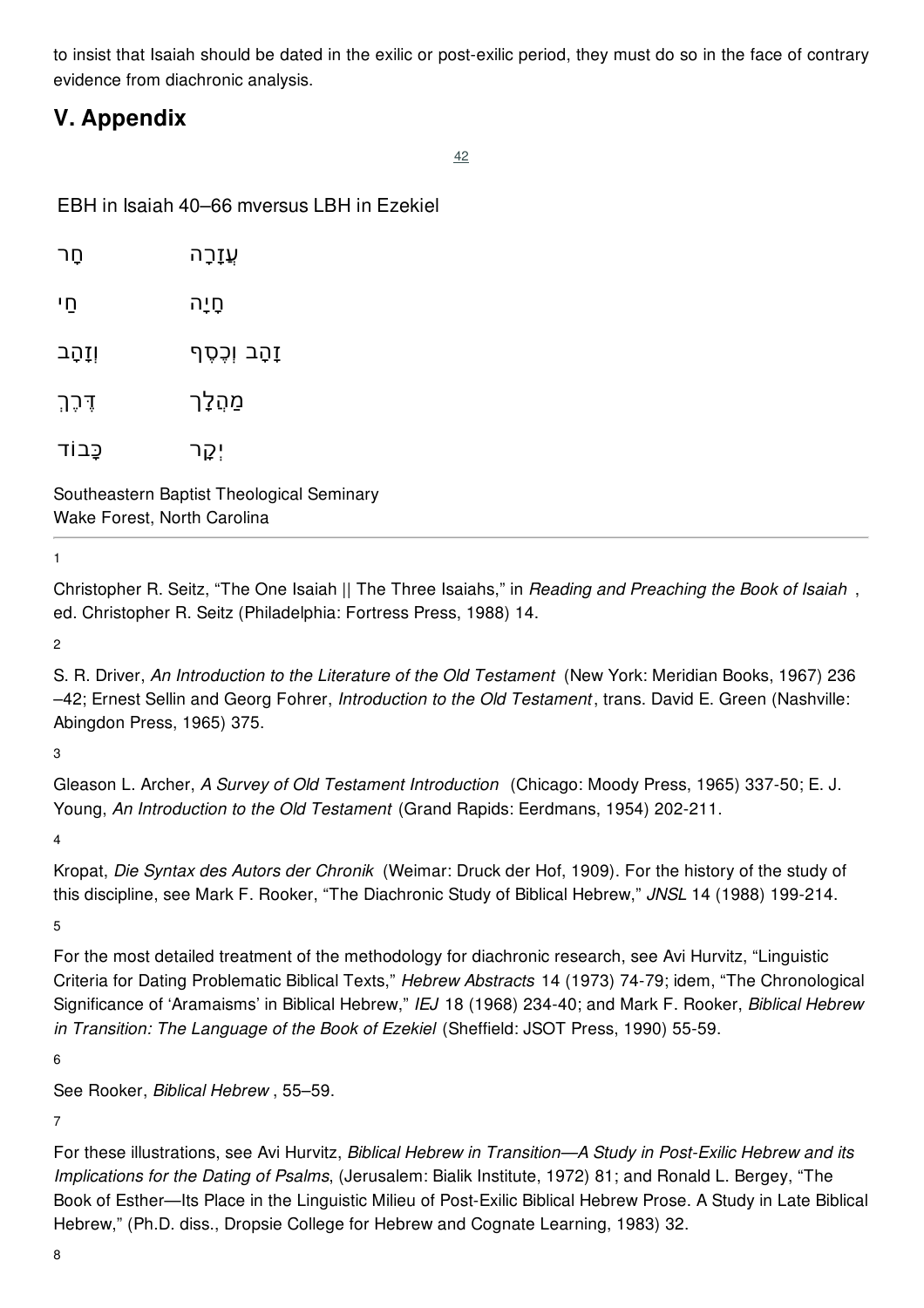See Karl Georg Kuhn, *Konkordanz su den Qumrantexten* (Göttingen: Vandenhoeck & Ruprecht, 1960) 125; *DJD*, VII, 1982) 327.

9

For the full discussion, see David N. Freedman, "The Spelling of the Name 'David' in the Hebrew Bible," *HAR* 7 (1983) 89-102; and Francis I. Andersen and A. Dean Forbes, *Spelling in the Hebrew Bible* (Rome: Biblical Institute Press, 1986) 4-9.

10

These are passages which Anderson and Forbes suggest were subject to editorial activity. *Spelling in the Hebrew Bible*, 5.

11

```
See also, 2 Sam 6:16 = 1 Chron 15:29; 1 Kgs 12:19 = 2 Chron 10:19.
```
12

For these and other examples, see Eduard Yechezkel Kutscher, *The Language and Linguistic Background* of *the Isaiah Scroll* (*IQjsa*<sup>a</sup>) (Leiden: Brill, 1974) 99. See also 2 Sam 5:13 = 4QSam<sup>a</sup> 5:13; 2 Sam 8:17 =  $4\Omega\text{Sam}^a$  8:7; and 2 Sam 12:15 =  $4\Omega\text{Sam}^a$  12:15. For these readings see Emmanuel Tov, "Determining the Relationship between the Qumran Scrolls and the LXX: Some Methodological Problems," in *The Hebrew and Greek Texts of Samuel* , ed. Emmanuel Tov (Jerusalem: Academan, 1980) 55; and Eugene Charles Ulrich, *The Qumran Text of Samuel and Josephus* (Missoula: Scholars Press, 1978) 45, 83, 138, 143. For additional plene spellings of חדויד in 4QSam<sup>a</sup>, see Ulrich, ibid., 45, 56, 82, 86, 88, 196, 197.

13

Thus Freedman, "Spelling of the Name 'David'," 92, n. 7, 95, 96, 99, 102; and Rooker, *Biblical Hebrew* , 68 –71.

14

Freeman, "Spelling of the Name 'David'," 99.

15

William James Adams, Jr. and L. La Mar Adams, "Language Drift and the Dating of Biblical Passages," *Hebrew Studies* 18 (1977) 162. For this tendency in Mishnaic Hebrew and in the Samaritan tradition, see Z. Ben-Hayyim, "The Samaritan Tradition and its Relation to the Tradition of the Language of the Dead Sea Scrolls and Rabbinic Literature," *Leshonenu* 22 (1958) 236-237 [in Hebrew].

16

*GKC* §72m, 197; cf. Abba Bendavid, *Biblical Hebrew and Mishnaic Hebrew* , 2 vols. (Tel Aviv: DVIR, 1967) 2:481, 485 [in Hebrew].

17

See Hurvitz, *A Study in Post-Exilic Hebrew* , 142; and Bergey, *Esther*, 41.

18

For a reading, see Chaim Rabin, *The Zadokite Documents* (Oxford: Clarendon Press, 1958) 39. Another possible illustration of the Piel use may occur in CD 15.5-6. See Rabin, Ibid., 73 n. 62.

19

Observe how this late Midrash uses the Piel of קום in this phrase identically to Ezek 13:6, and thus in contrast to the Hiphil stem of the earlier 1 Kgs 2:4. The late phrase is also found in the Mishnah in m. Hag 2.4; m. Yebam. 4.13; 8.4; m. Neg. 9.3; 11. 17. For the voluminous number of passages in the Mishnah and the Midrashim which use the Piel of קום, see Eliezer Ben Yehuda, *Thesaurus Totius Hebraitatis*, VII (London: Thomas Yoseloff, 1959) 5910-15.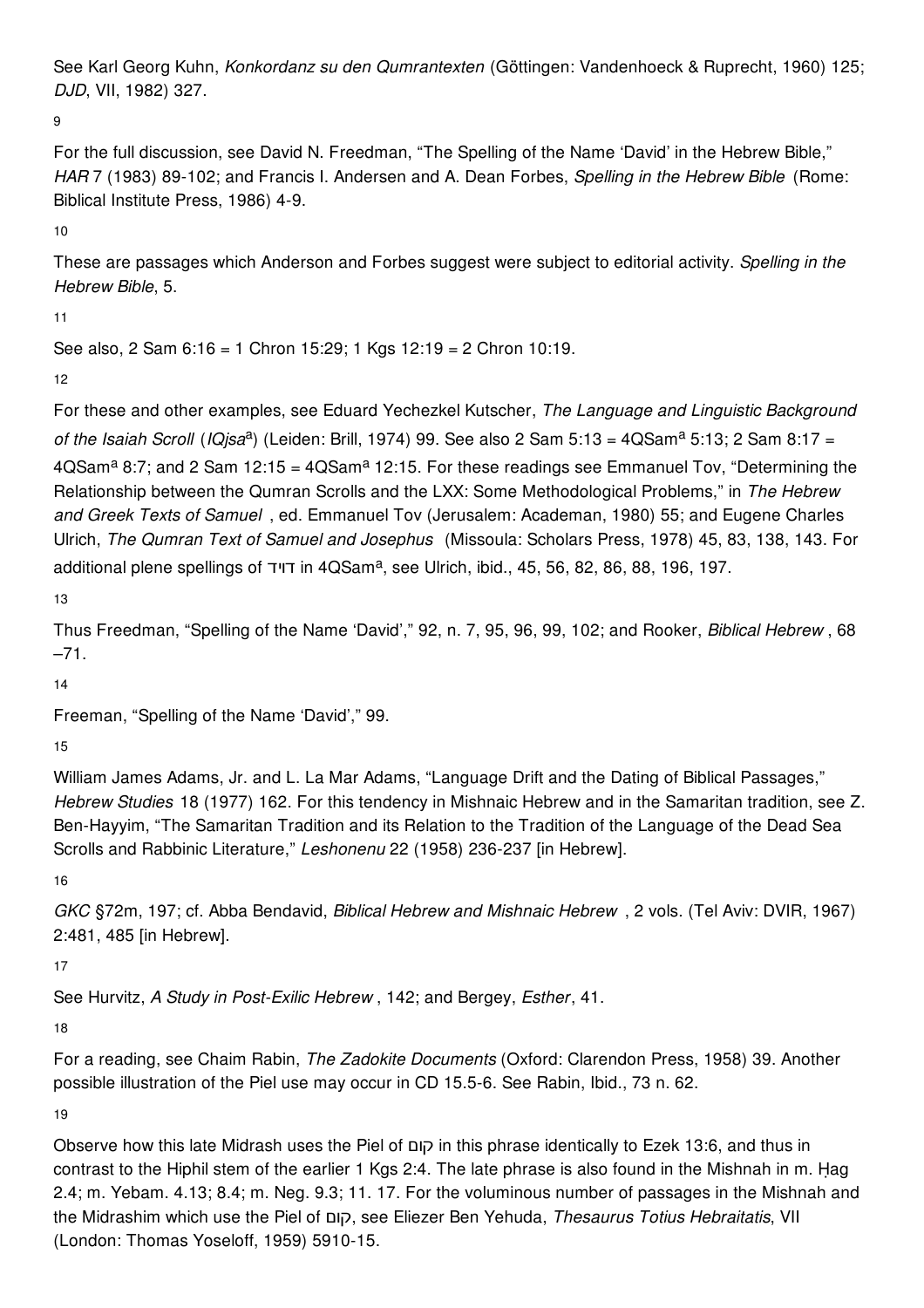20

This shift may also be observed in T. Onq. Num 30:15.

21

See Abba Bendavid, *Biblical Hebrew* , 2: §§115, 481; and Bergey, "Esther," 41.

22

See George Albert Cooke, *A Critical and Exegetical Commentary on the Book of Ezekiel* , International Critical Commentary (Edinburgh: T. & T. Clark, 1936), 143; Arnold Bogumil Ehrlich, *Mikra ki-Peschuto* (New York: Ktav Pub. House, 1968), 307 [In Hebrew]; Paul Joüon, "Notes Philologiques sur le Texte Hébreu d'Ezéchiel," *Biblica* 10 (1929) 304; and Moshe Greenberg, *Ezekiel 1–20* (Garden City: Doubleday, 1983), 236.

23

Max Wagner, *Die lexikalischen und grammatikalischen Aramäismen im alttestamentischen Hebräisch*, BZAW (Berlin: Töpelmann, 1966) 138; and F. Selle, *De Aramaismis libri Ezechielis* (Leipzig, 1880) 28-29. This increased tendency to use the Piel stem of קום as well as to consonantalize the middle radical root of hollow verbs is probably due to Aramaic influence. Thus Bauer-Leander, *HG* §56 1', 394–95; Wagner, *Aramaismen*, 138; Walter Zimmerli, *Ezekiel* 2 vols. (Philadelphia: Fortress Press, 1979, 1983) 293; and the Targumic examples cited above. For illustrations of the Piel of קום in Nabataean, see George Albert Cooke, *A Text-Book of North-Semitic Inscriptions* (Oxford: Clarendon, 1903) 217, 235.

24

Other examples of the early Biblical Hebrew usage include Gen 41:10; Lev 10:16; Num 11:33; 16:22; Deut 6:15. See also, Eccl 5:16; 7:9 .

25

The verb occurs in the Qal in Ps 112:10. The date of this Psalm is open to question. This one possible exception, however, does not lessen the force of the basic premise that כעס in the Qal is a feature of late Biblical Hebrew. See Hurvitz, *A Study in Post-Exilic Hebrew* , 174 n. 303; and idem, *Linguistic Study* , 115. Bendavid, *Biblical Hebrew and Mishnaic Hebrew* 1:361.

26

For example, see Jastrow, *Dictionary of the Targumim* (New York: Shalom, 1967) 1, 656. The verb in the Qal is absent from the Dead Sea Scrolls and Ben Sira. These documents, however, do attest the occurrence of the common early Biblical Hebrew idiom כעס .אף חוה does occur in the story of Ahikar, line 189. See A. Cowley, *Aramaic Papyri of the Fifth Century* B.C. (Oxford: Claredon Press, 1913) 218. Furthermore, the Hiphil stem is extant at Qumran in 4Q504, 26.7. For transcription, see *DJD* VII, 166. Among the numerous other examples from Rabbinic literature include m. ʾAbot 5.11; *Deut Rab*. 97b; *b. Ber*. 7a; and *b. Sanh*. 103a.

27

Bendavid, *Biblical Hebrew and Mishnaic Hebrew* , 1:332, cited by Hurvitz, *Linguistic Study* , 116.

28

*Linguistic Study* , 116.

29

Isa 47:6; 54:9; 57:17; 64:4; 57:16, 17; 64:8 .

30

Isa 41:11; 45:24. The noun אף is missing in these texts, however.

31

Bendavid, *Biblical Hebrew and Mishnaic Hebrew* , 1:338.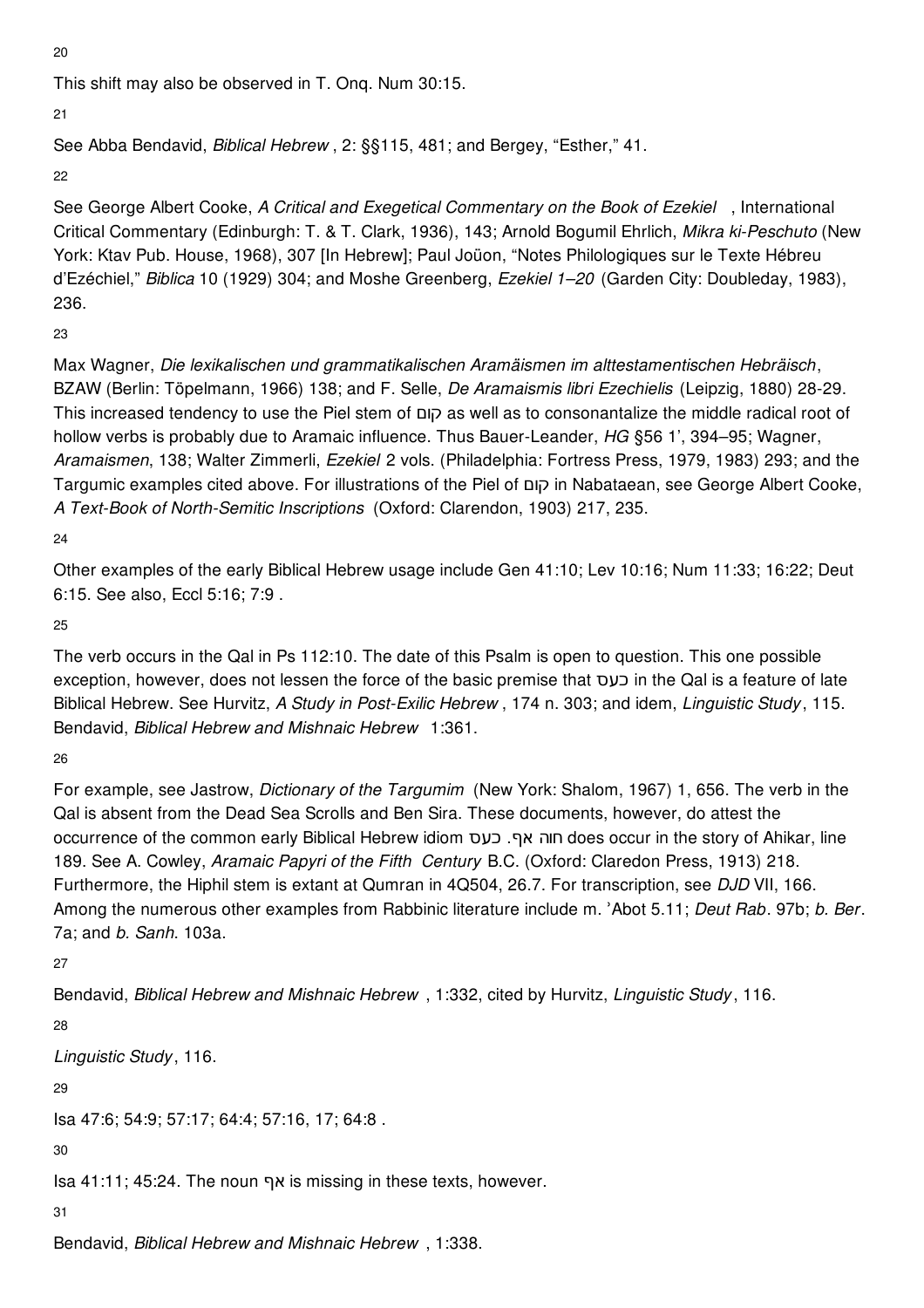32

*BDB*, 488; and *KB*, 444. The verb occurs one time in the Hithpael conjugation, in Isa 28:20. This reference is, however, not relevant to this discussion as the verb not only differs morphologically, belonging to a different stem, but is semantically obscure as well. See Hurvitz, *Linguistic Study* , 124 n. 201. Acknowledged to be late by *BDB*, 488; *KB*, 443; and Driver, *Introduction*, 475.

33

The occurrence of the term אסף in the phrase אסף ירתו in the pre-exilic Gezar Inscription is apparently harmonious with what occurred in early Biblical Hebrew. See *KAI* I, 182.1, 34.

34

See also, Ezek 22:21; 39:28; Ps 33:7; 147:2; Esth 4:16.

35

See Hurvitz, *A Study in Post-Exilic Hebrew* , 175 n. 308; "Linguistic Criteria For Dating Problematic Biblical Texts," *Hebrew Abstracts* 14 (1973) 77; and Bergey, *Esther*, 130.

36

The Aramaic Targum also translates [sa with vnk in Gen 29:22; 30:23; 42:17; 49:33; Exod 4:29; Num 11:16, 24, 32; 21:16, 23; Deut 28:38; and passim.

37

The Aramaic Targum also translates חּ קב with כנשׁ in Gen 41:35, 48; Deut 13:17; 30:3, 4, etc.

38

The earlier terms אסף and חּ קב occur often in Ezekiel as well. See Ezek 11:17; 16:37; 20:34, 41; 22:19, 20; 24:4; 28:25; 29:5; 34:13; 36:24; 27:21; 39:17, 27 .

39

Thus Bendavid, *Biblical Hebrew and Mishnaic Hebrew* 1:46, 109. For the scores of occurrences of this root in Mishnaic Hebrew, see especially Kasovsky, *Mishnah Concordance* III, 974. אסף, on the other hand, occurs only rarely in Mishnaic Hebrew, about eleven times for all stems. The root חּ קב does not occur in Mishnaic Hebrew and only one time in the Tosefta, t. Sanh. 14.5. Greenfield has called the substitution of כנ ס for earlier חּ קב /אסף a "mishnaism." See Jonas Greenfield "The Lexical Status of Mishnaic Hebrew," (Ph.D. diss., Yale University, 1956), xvii. It is probable that the verb owes its existence in Hebrew vocabulary, as well as in Akkadian vocabulary, to the influence of Aramaic. See Emil Friedrich Kautzsch, *Aramäismen im Alten Testament untersucht* (Halle, 1902) 107; Driver, *Introduction*, 475; and W. von Soden, "Aramäische Wörter in neuassyrischen and neu- und spätbabylonischen Texten. Ein Vorbericht," *Orientalia* N.S. 35 (1966) 12-13. The latter reference was cited by Hurvitz, *A Study in Post-Exilic Hebrew* , 175 n. 308. See also, Cooke, *Ezekiel*, 247. *כּנשׁ*) (Biblical Hebrew כנס) was widespread in Imperial Aramaic, Aramaic Targums, Palmyrene, and BA.

40

Isa 58:8; 57:1; 57:1; 49:5; 60:20; 43:9; 52:12; 62:9 .

41

Isa 43:9; 49:18; 60:4; 60:7; 45:20; 48:14; 66:18; 56:8; 62:9; 56:8; 43:5; 54:7; 40:11; 44:11 .

42

See Hurvitz, *Biblical Hebrew in Transition* ; idem, *A Linguistic Study of the Relationship between the Priestly Source and the Book of Ezekiel* (Paris: Gabalda, 1972); idem, "The Evidence of Language in Dating the Priestly Code. A Linguistic Study in Technical Idioms and Terminology," *Revue Biblique* 81 (1974) 24-56; idem, "'Diachronic Chiasm' in Biblical Hebrew," in *The Bible and the History of Israel. Studies in Honor of Jacob Levor* (Tel-Aviv: Bialik Institute, 1972) 248-55 (in Heb); Robert Polzin, *Late Biblical Hebrew: Toward an Historical Typology of Biblical Hebrew Prose* (Missoula: Scholars Press, 1972); Bergey, "Book of